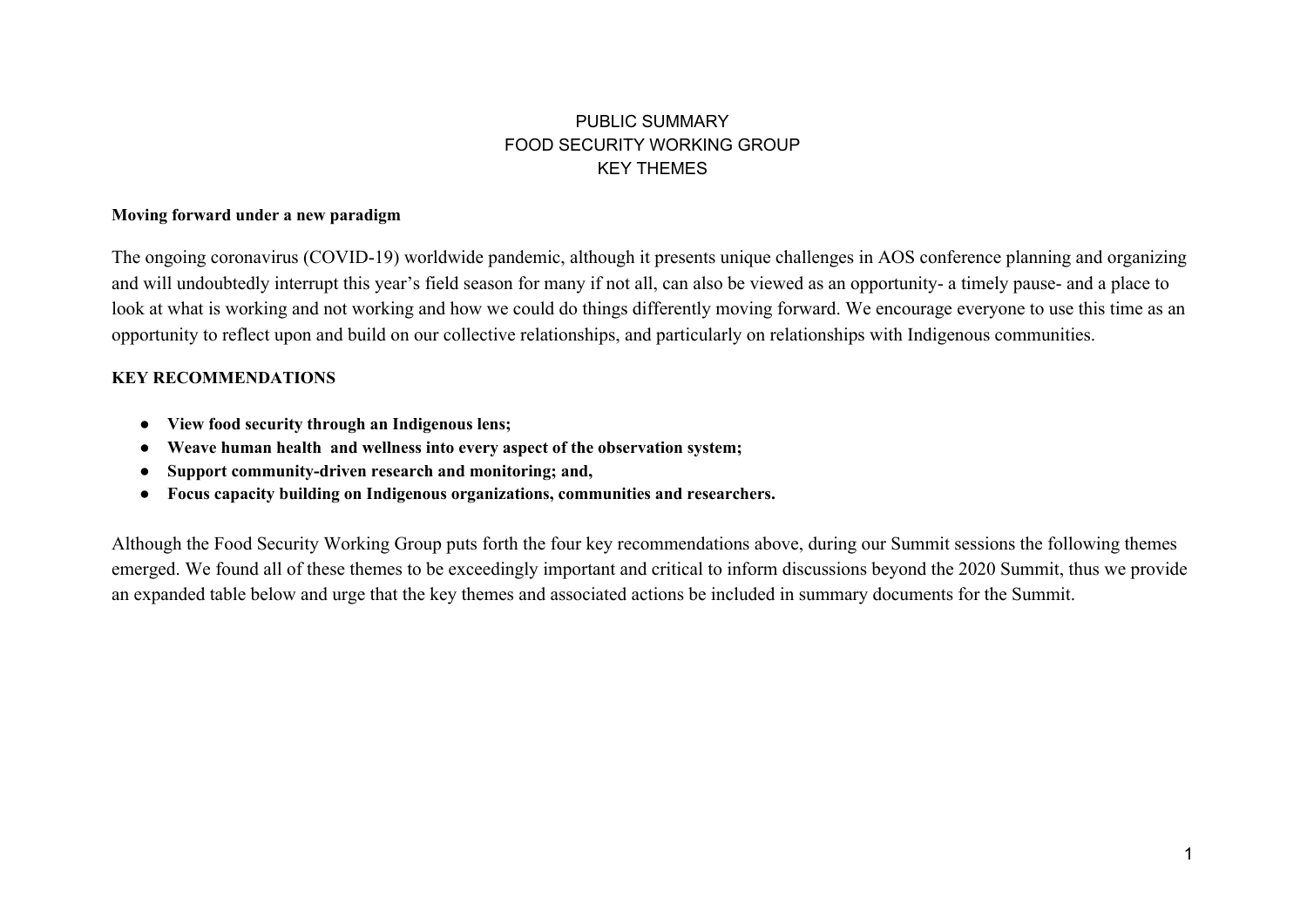| <b>Key Theme</b>                                           | <b>Description</b>                                                                                                                                                                                                                                                                                                                                                                                                                                                                                                                                                                                                                                                                                                                                                                                                           | <b>Recommended Actions</b>                                                                                                                                                                                                                                                                                                                                                                                                                                                                                                         |
|------------------------------------------------------------|------------------------------------------------------------------------------------------------------------------------------------------------------------------------------------------------------------------------------------------------------------------------------------------------------------------------------------------------------------------------------------------------------------------------------------------------------------------------------------------------------------------------------------------------------------------------------------------------------------------------------------------------------------------------------------------------------------------------------------------------------------------------------------------------------------------------------|------------------------------------------------------------------------------------------------------------------------------------------------------------------------------------------------------------------------------------------------------------------------------------------------------------------------------------------------------------------------------------------------------------------------------------------------------------------------------------------------------------------------------------|
| <b>View food security</b><br>through an<br>Indigenous lens | An Indigenous worldview as a lens to understanding food security<br>includes observations from a variety of ecosystem components from<br>physical to biological to cultural and health and wellness. Indigenous<br>Peoples have different perspectives of what an 'ecosystem approach' is<br>than what is being typically applied. Inclusive of diverse perspectives in<br>a community in order to get a whole picture, for example often<br>researchers seek out expert Indigenous or Traditional Knowledge<br>holders or active hunters; but exclude other expertise and groups (e.g.,<br>youth, those processing foods). An understanding of the Indigenous<br>governance landscape and flow of information (formal or informal) is<br>needed and can be achieved by viewing food security through an<br>Indigenous lens. | • Adopt the "Six Dimensions of Food Security<br>Framework" (ICC-Alaska 2015; ICC-Alaska white<br>paper submissions to AOS).<br>Facilitate Indigenous participation in the ROADS<br>process.<br>Ask Indigenous participants to set focal observation<br>variables.<br>• Co-design a system that is flexible and adaptable<br>and incorporate a variety of programs/<br>methodologies/approaches.<br>Address issue of access to the system by both<br>Indigenous Peoples and researchers.                                            |
| aspect of the<br>observation system                        | There is a fundamental need to fully understand what Indigenous<br>Peoples mean by health and wellness, particularly in regards to our<br>relationships that are taught through a belief and value system that we<br>are not separate from. Indigenous perspectives take a holistic approach<br>Weave human health about what ecosystem health means in relation to serious threats of<br>& wellness into every pollution (e.g., contaminants, plastics), human and animal diseases,<br>mental wellness, and degradation of the overall ecosystem. Current<br>external management systems continue to have detrimental impacts on<br>Indigenous health and wellness.                                                                                                                                                         | Facilitate Indigenous leadership through<br>capacity-building (see Key Theme).<br>Include an 'Impacts on Human Health and Wellness'<br>session/track at the next AOS and invite Indigenous<br>scholars to lead the conversation.<br>Provide co-produced training and resources for<br>researchers to gain a better understanding of the<br>Indigenous health and wellness implications of their<br>research.<br>Encourage regular and meaningful communication<br>with regional efforts (e.g., One Health, ArcticNet,<br>$etc.$ ). |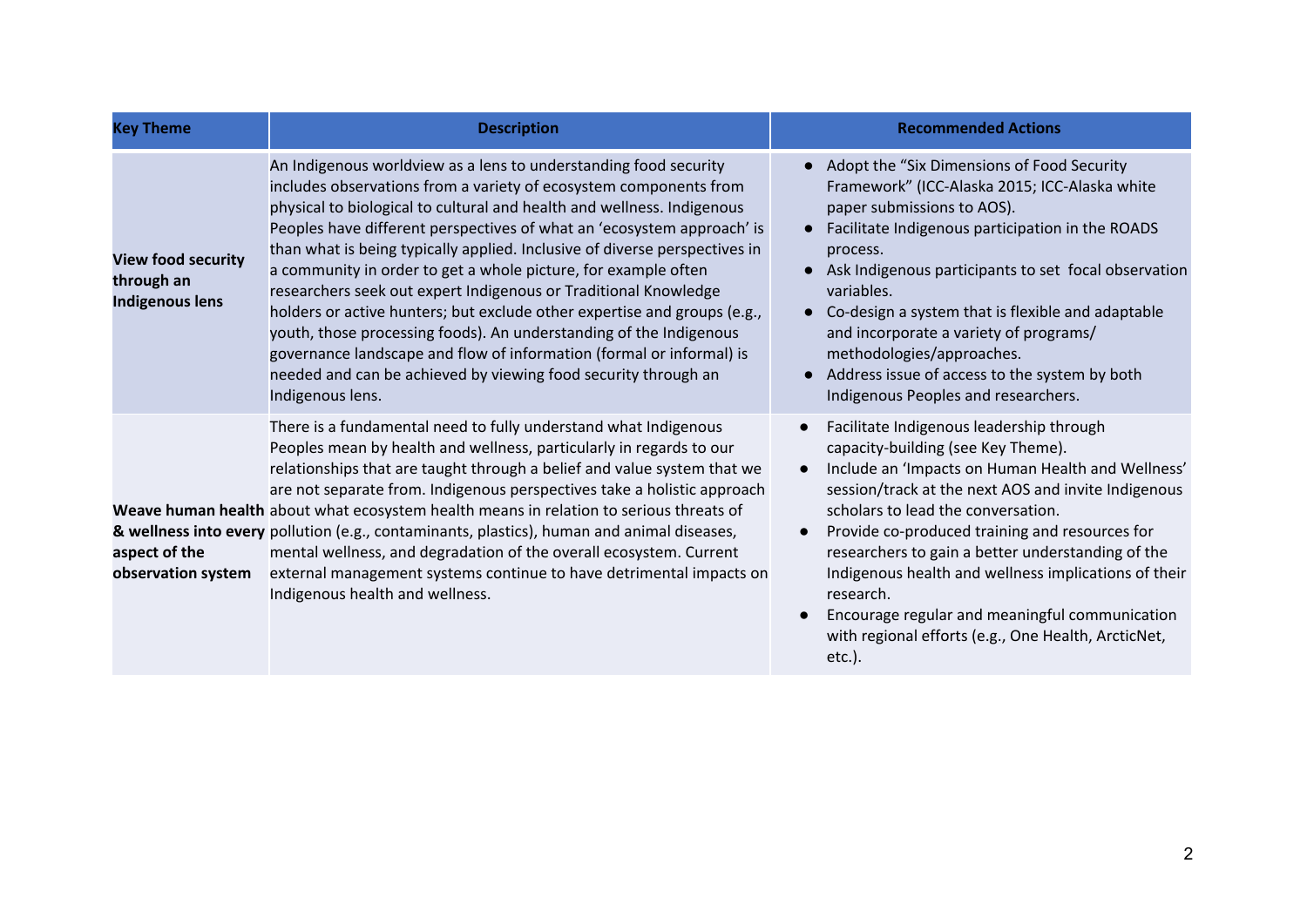| <b>Support</b><br>community-driven<br>research and<br>monitoring | Indigenous Peoples prefer community-driven monitoring over<br>'community based monitoring (CBM)'. Community-driven efforts are<br>limited because funding does not support long-term data collection<br>efforts. There is an immediate need to support ongoing and expanded<br>community-driven efforts across the Arctic which facilitate individuals<br>to observe and monitor on the ground, year-round, as opposed to work<br>only by seasonal external researchers. Abundant financial resources are<br>needed for building collaborative approaches on a large scale.                                                                                                                                                                                                                                                | Rename the Community-Based Monitoring Atlas to<br>Community-Driven Monitoring Atlas and update<br>project list.<br>Increase funding to existing and new or expanded<br>community-driven programs.<br>Fund Indigenous organizations to develop<br>community-defined protocols for what<br>community-driven research is and how to be a good<br>partner to Indigenous communities.                                                                                                              |
|------------------------------------------------------------------|----------------------------------------------------------------------------------------------------------------------------------------------------------------------------------------------------------------------------------------------------------------------------------------------------------------------------------------------------------------------------------------------------------------------------------------------------------------------------------------------------------------------------------------------------------------------------------------------------------------------------------------------------------------------------------------------------------------------------------------------------------------------------------------------------------------------------|-----------------------------------------------------------------------------------------------------------------------------------------------------------------------------------------------------------------------------------------------------------------------------------------------------------------------------------------------------------------------------------------------------------------------------------------------------------------------------------------------|
| <b>Adopt a food</b><br>sovereignty approach<br>to governance     | There are limited to non-existent co-management frameworks in some<br>Arctic countries; we need to advance co-management structures where<br>they are non-existent and facilitate equitable co-management across<br>the Arctic. Indigenous Peoples across the Arctic need facilitated<br>convening opportunities to learn and share with one another.<br>Regularly applying the food security conceptual framework in<br>decision-making; systematically identifying impacts of regulations and<br>policies on Indnigenous ways of life and health of the ecosystem;<br>identify examples of bringing together Indigenous and Traditional<br>Knowledge and science for decision making; Indigenous communities<br>are facing common challenges but under different dominant<br>governments resulting in different impacts. | Implement recommendations from the ICC-Alaska<br>Food Security and Food Sovereignty workshop<br>(submitted white papers & available online) and in<br>the forthcoming Food Security Working Group<br>Synthesis.<br>Include multiple Indigenous Peoples (expert<br>knowledge holders, scholars, organizations) in every<br>expert panel.<br>In the SAON ROADS framework, include transparent<br>and consistent pathways to show how and where<br>observation data are used in decision-making. |
| <b>Appropriately</b><br>Indigenous Peoples'<br>Knowledge*        | Indigenous Peoples' knowledge is not taken seriously nor weighed<br>equally with other types of scientific data and information. Western<br>institutions, as a whole, must make abundant resources available to<br>meet and engage with Indigenous Peoples' knowledge. Most western<br>acknowledge & value research, including proposal development, continues to move forward<br>without Indigenous Peoples' knowledge as the status quo. Indigenous<br>Peoples' knowledge is not only 'data', but also the framework for how<br>to look at, understand, and think about our world. Researchers,<br>agencies, and institutions must shift the way they do their work to<br>embrace and prioritize Indigenous Peoples' knowledge. This includes                                                                            | Co-produce guidance that supports<br>relationship-building between researchers and<br>remote Arctic communities as critical to facilitating<br>better working relationships.<br>Encourage funding institutions to reframe how<br>$\bullet$<br>proposals are ranked in a way that prioritizes<br>projects with ample budget for time spent in<br>communities and/or funding for Indigenous<br>partners.                                                                                        |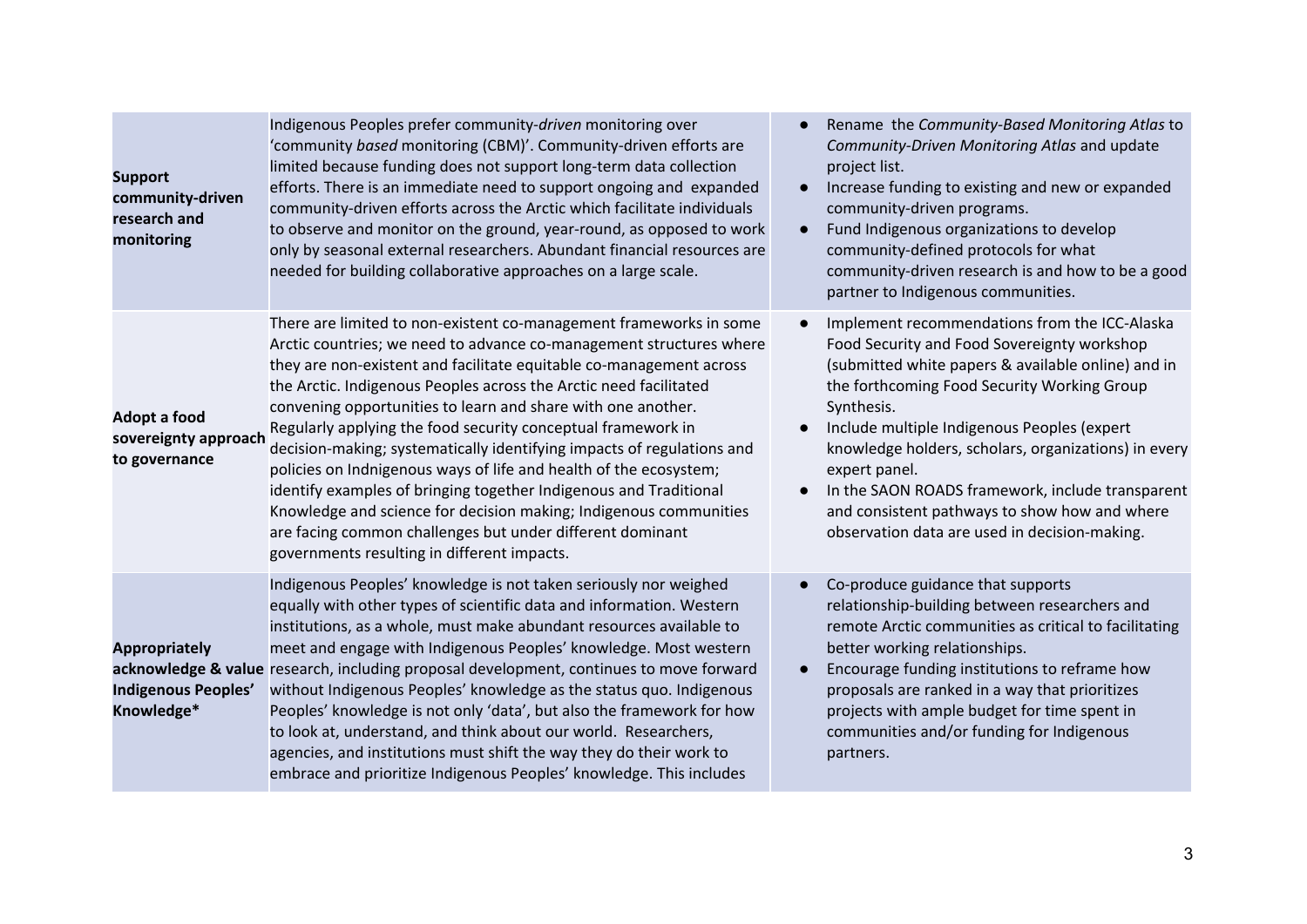|                                                                            | leaving titles and egos at the door; trusting and respecting Indigenous<br>Peoples' knowledge as valid, and recognizing them as equitable to<br>western science.                                                                                                                                                                                                                                                                                                                                                                                                                                                                                                                                                                                                                 | Adopt guidance from Indigenous communities to<br>define what kind of funds are 'adequate' and what<br>is needed for Indigenous involvement in successful<br>research and monitoring.                                                                                                             |
|----------------------------------------------------------------------------|----------------------------------------------------------------------------------------------------------------------------------------------------------------------------------------------------------------------------------------------------------------------------------------------------------------------------------------------------------------------------------------------------------------------------------------------------------------------------------------------------------------------------------------------------------------------------------------------------------------------------------------------------------------------------------------------------------------------------------------------------------------------------------|--------------------------------------------------------------------------------------------------------------------------------------------------------------------------------------------------------------------------------------------------------------------------------------------------|
| <b>Appropriately</b>                                                       | Language holds knowledge. Researchers must learn to respect and<br>work among Indigenous languages. Dominant scientific languages<br>reinforce linear thinking; Indigenous languages encompass holistic,<br>interconnected worldviews. Researchers must be encouraged and<br>funded to develop a deeper understanding of the cultures they work in<br>acknowledge & value and with. This is best achieved through long-term relationship building<br>Indigenous languages and time spent in and with communities. Research questions, research<br>design and research activities must be designed to capture these<br>nuances in language and understanding, and must be structured to<br>allow the time and space for such understandings to come to light and<br>be expressed. | Provide funding under exploratory work for<br>researchers interested in learning an Indigenous<br>language<br>Offer regional opportunities for researchers and<br>Indigenous Peoples to come together in workshops<br>to develop shared understandings and explore<br>areas of similar interest. |
| Use a common<br>language &<br>understanding in the<br><b>ROADS process</b> | People from different perspectives, backgrounds and training hold<br>various understanding of concepts and terms commonly used when<br>discussing observing systems. Several examples include "community,"<br>"ecosystem," "ecosystem-based," and "community-based." We need to<br>collectively think about using a common terminology and language<br>moving forward.                                                                                                                                                                                                                                                                                                                                                                                                           | Co-produce a common terminology and language<br>guide for the ROADS process.                                                                                                                                                                                                                     |
| Increase support for<br>capacity building for<br>researchers               | Capacity building is needed for researchers at all career stages and at all<br>types of institutions (academia, governmental and non-governmental<br>agencies). Some examples include the need for a thorough and<br>comprehensive understanding of Indigenous languages, cultures, and<br>values, as well as Indigenous governance systems, communication, and<br>education. It is okay to make mistakes and to ask for advice (while<br>recognizing the burdens this may place on Indigenous people and<br>organizations).                                                                                                                                                                                                                                                     | Provide training and resources to researchers to<br>gain a better understanding of Indigenous<br>languages, cultures, values, governance systems,<br>communication, and education.                                                                                                               |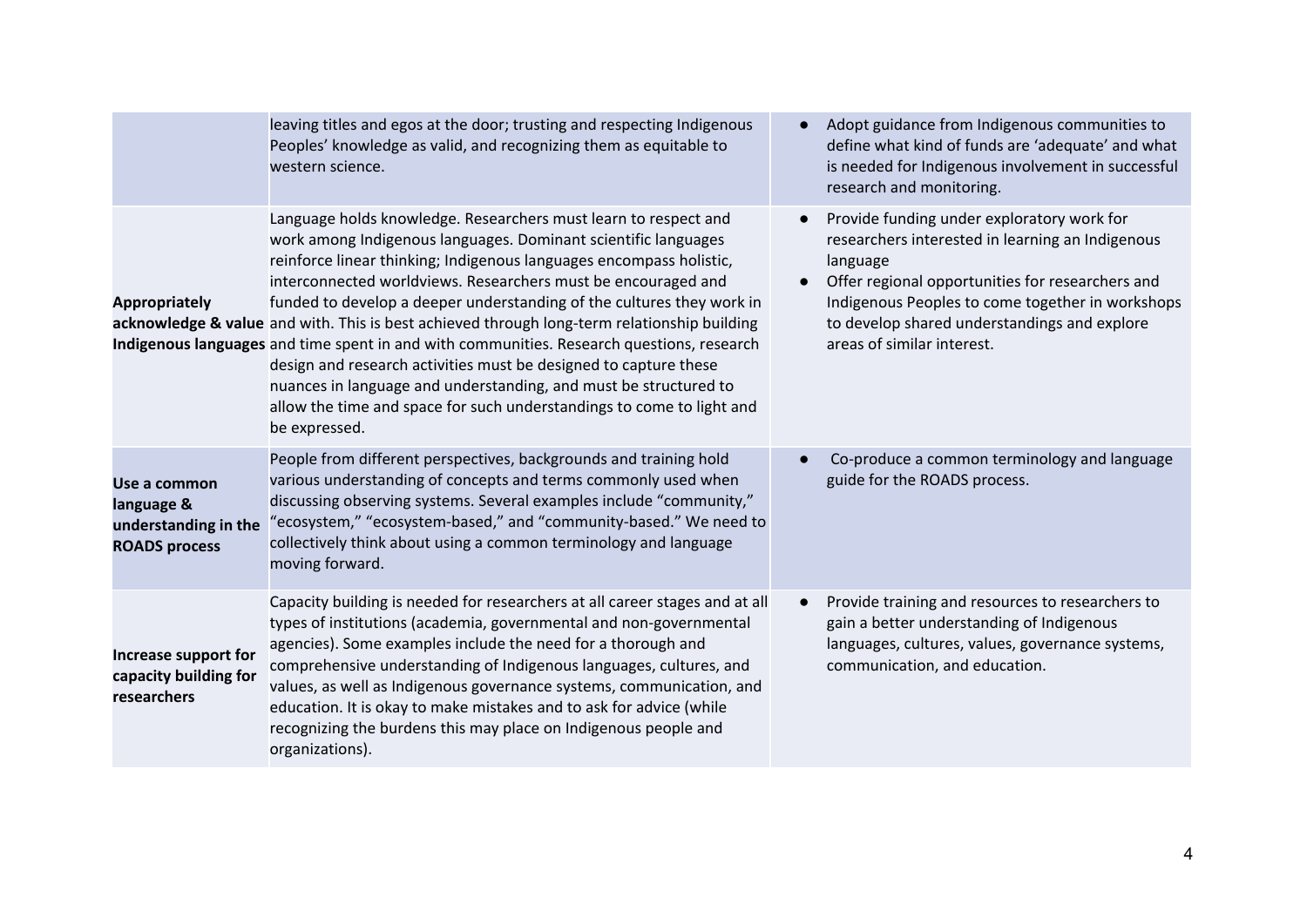| Increase support for<br>capacity building for<br>communities                                 | Empower and include Indigenous leadership and Indigenous and<br>Traditional Knowledge holders to inform critical observing needs as an<br>integral part and prerequisite of all of the stages of ROADS; capacity<br>building is not just about funding capacity; serious issue that limits<br>engagement and true partnership with Indigenous peoples; still<br>remains a serious limitation to fully realizing co-production of<br>Indigenous Peoples & knowledge and Indigenous leadership in research today                                                                                                                                                                                                                                       | Provide funding directly to Indigenous organizations<br>and communities to:<br>develop their own protocols<br>$\circ$<br>develop their own critical observing needs<br>$\circ$<br>engage in co-production of knowledge and<br>develop Indigenous leadership in research<br>and monitoring<br>involve youth in observing and research<br>projects.<br>train and engage youth for long-term<br>$\circ$<br>participation in observing and research.                                                    |
|----------------------------------------------------------------------------------------------|------------------------------------------------------------------------------------------------------------------------------------------------------------------------------------------------------------------------------------------------------------------------------------------------------------------------------------------------------------------------------------------------------------------------------------------------------------------------------------------------------------------------------------------------------------------------------------------------------------------------------------------------------------------------------------------------------------------------------------------------------|-----------------------------------------------------------------------------------------------------------------------------------------------------------------------------------------------------------------------------------------------------------------------------------------------------------------------------------------------------------------------------------------------------------------------------------------------------------------------------------------------------|
| <b>Appropriately</b><br>acknowledge the<br>contributions of<br>organizations                 | There is a need to appropriately acknowledge contributions of<br>Indigenous peoples and organizations. This includes when these<br>sources are used in published work, oral and poster presentations,<br>visuals (e.g., ICC-Alaska 6 Dimensions of Food Security Framework) - all<br>Indigenous Peoples & should be properly cited in the same manner as western peer-reviewed<br>data and publications. Current funding processes should incorporate<br>aspects in a true co-production of knowledge approach (white paper).                                                                                                                                                                                                                        | Provide funding directly to Indigenous organizations<br>and communities to develop their own protocols<br>and ethics guidelines.<br>Provide Indigenous-led co-production of knowledge<br>approach training for researchers that is developed<br>by Indigenous perspectives and values.                                                                                                                                                                                                              |
| Document & share<br>good examples of<br>research practices<br>from Indigenous<br>experiences | Indigenous Peoples have been observing our environments under a<br>food security lens for millennia. This knowledge is shown in practice, by<br>observation programs and research projects led by Indigenous Peoples<br>and organizations, and not necessarily accessible to academics. There is<br>a need to document and share these examples and to use this<br>information to help connect people both research and Indigenous<br>communities to foster partnerships across the circumpolar Arctic. Some<br>resources identified at AOS2020 include SciQ; Indigenous Sentinels<br>Network; and stories in the FSWG Synthesis that highlight the many<br>interconnected dimensions of food security and a co-production of<br>knowledge approach. | IASC should support cross-pollination networking<br>opportunities that include Indigenous Peoples and<br>researchers in meaningful ways across the Arctic.<br>IASC should support the continued work of the Food<br>Security Working Group.<br>Food Security Working Group should be charged<br>with regularly communicating (in person, email list<br>serve, etc.) with the Indigenous observing<br>community to identify and share best practices with<br>the broader Arctic observing community. |